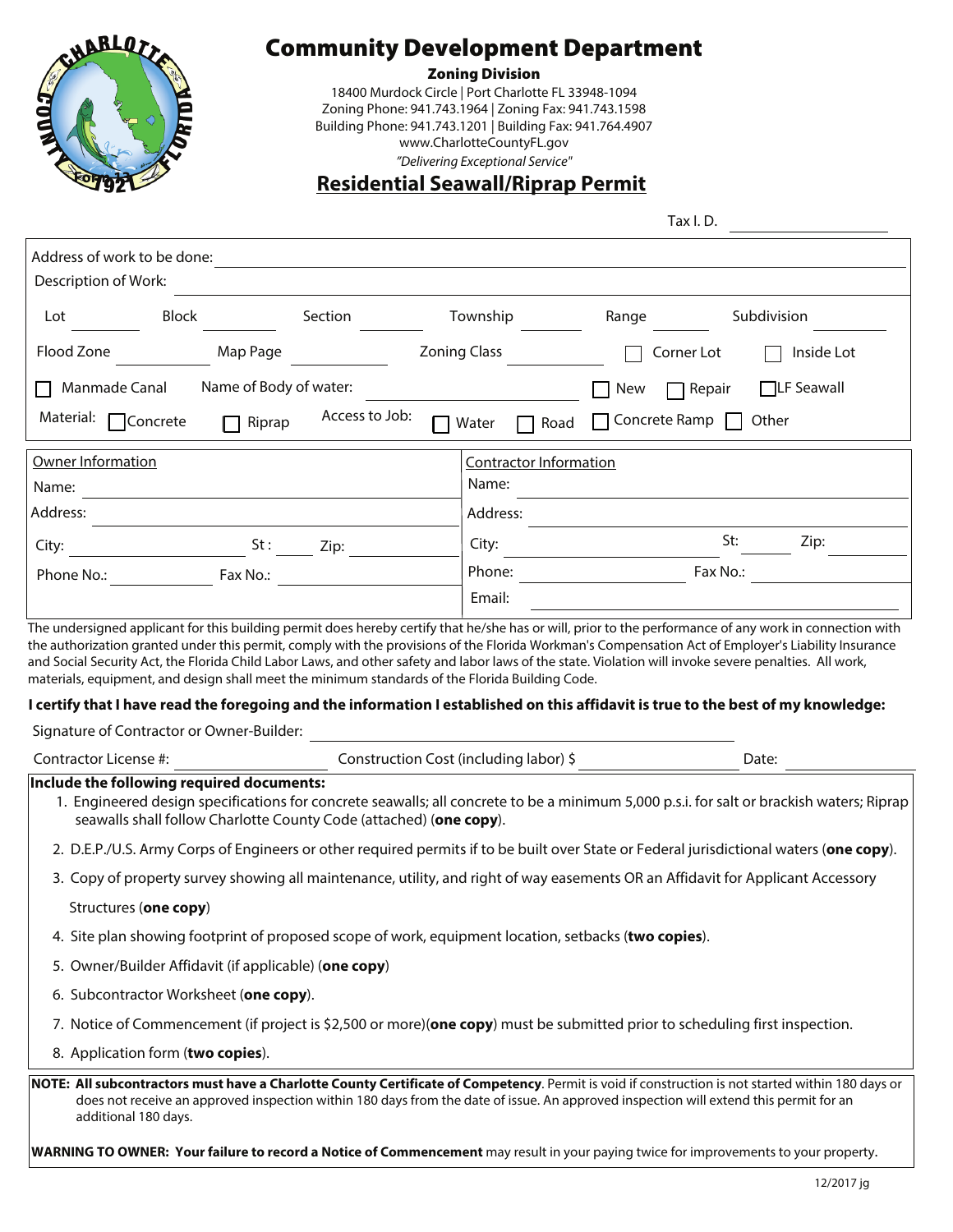

# Community Development Department

18400 Murdock Circle | Port Charlotte FL 33948-1094 Zoning Phone: 941.743.1964 | Zoning Fax: 941.743.1598 Building Phone: 941.743.1201 | Building Fax: 941.764.4907 www.CharlotteCountyFL.gov

### **Application for Construction Permit**

| Name of Fee Simple Titleholder (if not owner) |      |               |              |     |              |     |  |
|-----------------------------------------------|------|---------------|--------------|-----|--------------|-----|--|
| Street                                        | City |               | <b>State</b> | Zip | Phone No     |     |  |
| Bonding Company Name                          |      | <b>Street</b> |              |     | State        | Zip |  |
| Architect/Engineer Name                       |      | <b>Street</b> |              |     | <b>State</b> | Zip |  |
| Mortgage Lender                               |      | <b>Street</b> |              |     | State        | Zip |  |

Application is hereby made to obtain a permit to do the work and installations as indicated. I certify that no work or installation has commenced prior to issuance of a permit and that all work will be performed to meet the standards of all laws regulating construction in this jurisdiction.

The undersigned applicant for this permit does hereby certify that he/she has or will prior to the performance of any work in connection with the authorization granted under this permit comply with the provisions of the Florida Worker's Compensation Act of Employers Liability Insurance, the Social Security Act, the Florida Child Labor Laws and all other applicable safety and labor laws of the state. Violation will invoke severe penelties.

**Owners Affidavit:** I hereby certify that all the foregoing information is accurate and that all work will be done in compliance with all applicable laws regulating construction and zoning.

#### **WARNING TO OWNER: YOUR FAILURE TO RECORD A NOTICE OF COMMENCEMENT MAY RESULT IN YOUR PAYING TWICE FOR IMPROVEMENTS TO YOUR PROPERTY.**

#### **IF YOU INTEND TO OBTAIN FINANCING, CONSULT WITH YOU LENDER OR AN ATTORNEY BEFORE RECORDING YOUR NOTICE OF COMMENCEMENT.**

**NOTICE:** In addition to the requirement of this permit, there may be additional restrictions applicable to this property that may be found in the public records of this County, and there may be additional permits required from other governmental entities such as water management districts, state, or federal agencies.

| <b>OWNERS/AGENT SIGNATURE</b>                                                | <b>CONTRACTORS SIGNATURE</b>                                           |
|------------------------------------------------------------------------------|------------------------------------------------------------------------|
| State of Florida, County of                                                  | State of Florida, County of                                            |
| The foregoing instrument was acknowledged before me, by means                | The foregoing instrument was acknowledged before me, by means          |
| $\sigma$ physical presence or $\Box$ online notarization, this $\Box$ day of | of physical presence or $\Box$ online notarization, this $\Box$ day of |
|                                                                              |                                                                        |
| personally known to me or who has produced _____________                     | personally known to me or who has produced ___________                 |
| as identification and who did/did not take an oath.                          | as identification and who did/did not take an oath.                    |
|                                                                              |                                                                        |
|                                                                              |                                                                        |
| Signature of Notary                                                          | Signature of Notary                                                    |
| <b>Notaries Printed Name</b>                                                 | <b>Notaries Printed Name</b>                                           |
|                                                                              |                                                                        |
| <b>Commission Number</b>                                                     | <b>Commission Number</b>                                               |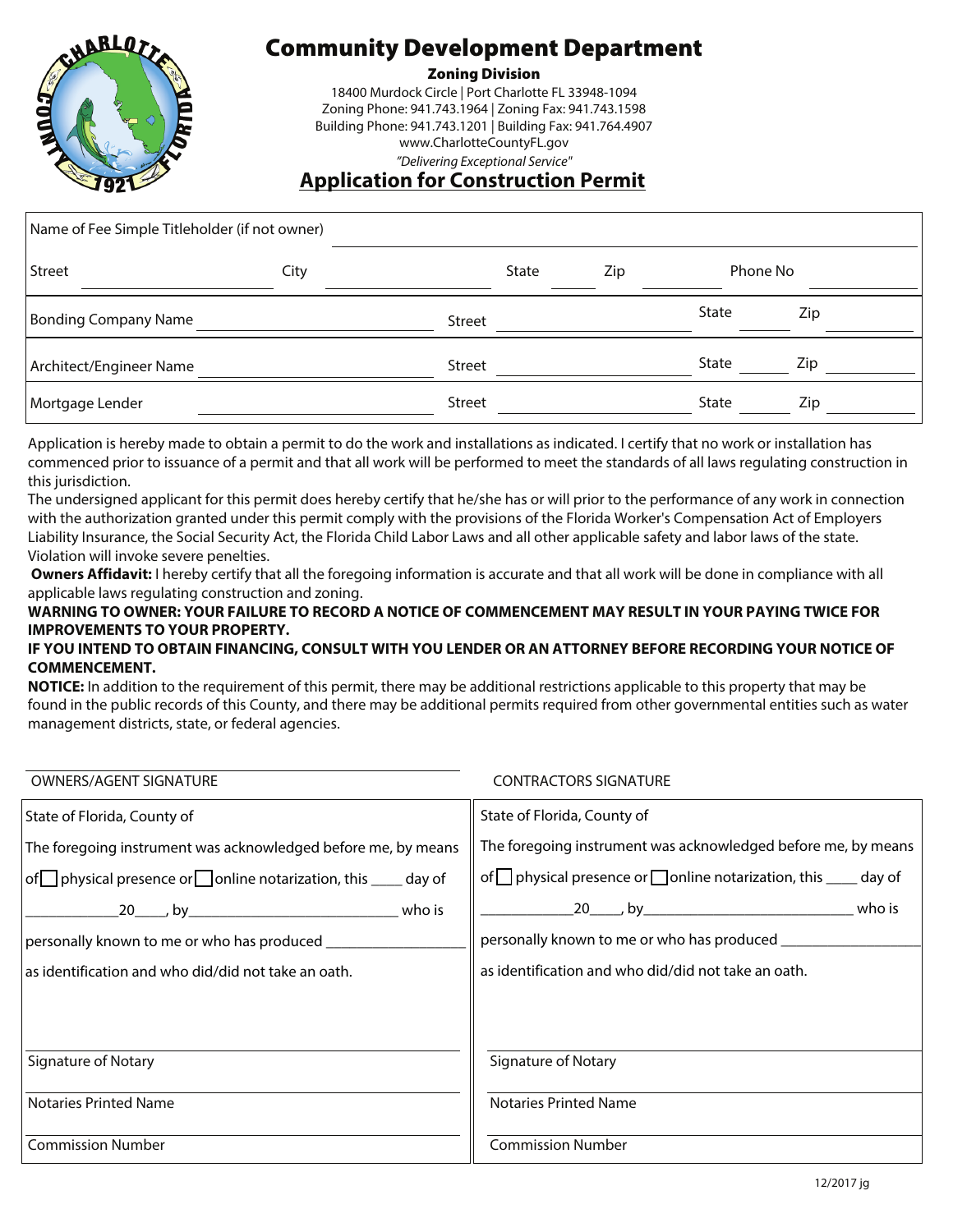

# Community Development Department

18400 Murdock Circle | Port Charlotte FL 33948-1094 Zoning Phone: 941.743.1964 | Zoning Fax: 941.743.1598 Building Phone: 941.743.1201 | Building Fax: 941.764.4907 www.CharlotteCountyFL.gov  $P$  and  $P$  and  $P$  and  $P$  and  $P$  and  $P$ 

### **Riprap Seawall Design**

Add new Section 1814.5 - "Riprap seawalls will be required to be permitted and must meet the following minimum requirements.

- a) Riprap density to meet D.O.T. specifications and a minimum size 60% of 8" or larger diameter.
- b) Slope not to exceed 2:1.
- c) Filter X or equivalent sall be laid on the slope prior to riprap placement. The top end of filter material shall be dug into ground a minimum of 8" or poured into concrete. The bottom end of filter material is to be wrapped around the bottom layer of riprap and held in place by the second layer.
- d) The bottom layer of riprap shall be burried a minimum of one foot into the ground.
- e) The mean high water line shall be at least one foot above the bottom riprap layer."